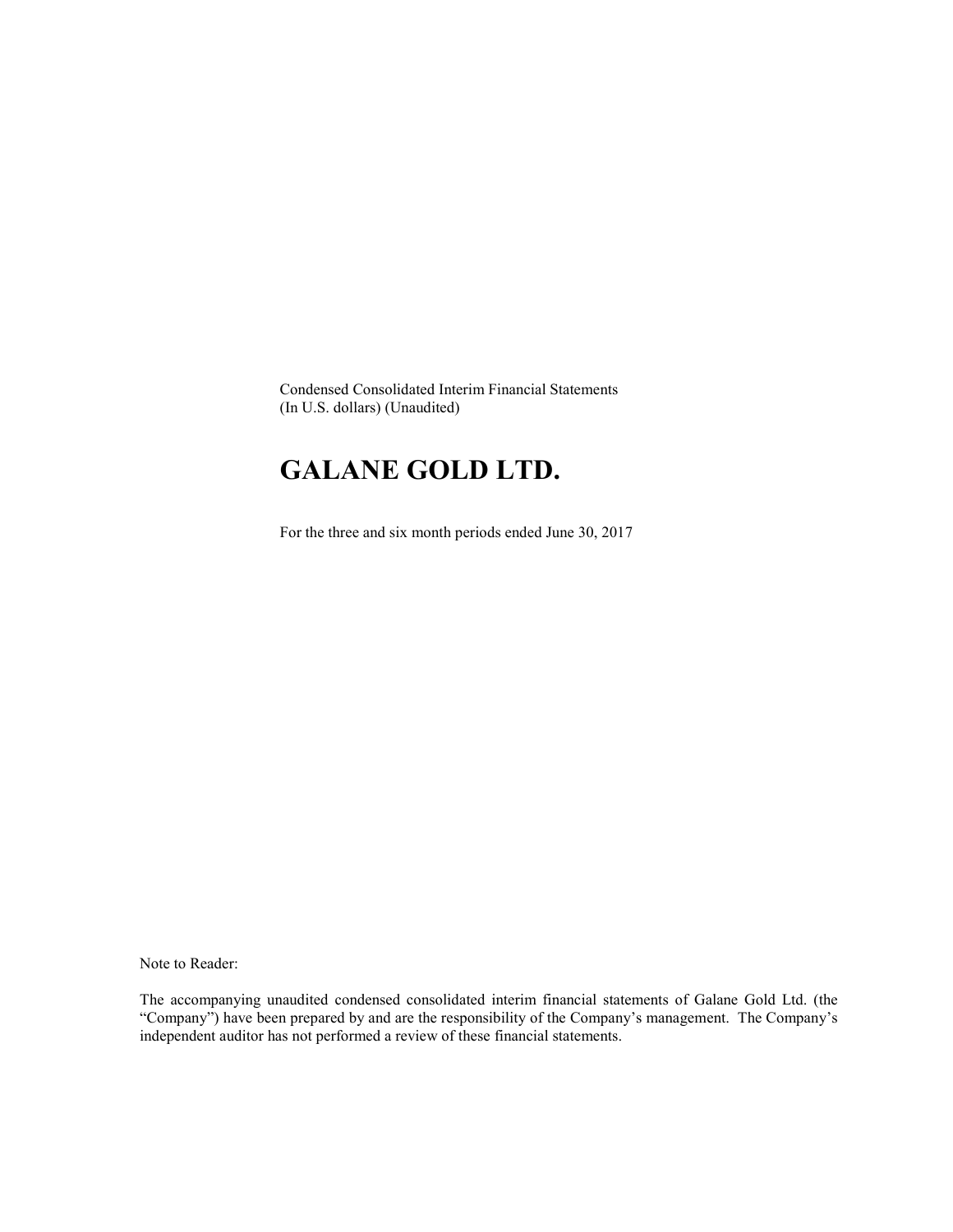Condensed Consolidated Interim Statement of Financial Position (In U.S. dollars) (Unaudited)

As at June 30, 2017 and December 31, 2016

|                                                                                          | <b>Notes</b> | June 30, 2017                  |    | December 31,<br>2016    |
|------------------------------------------------------------------------------------------|--------------|--------------------------------|----|-------------------------|
| Assets                                                                                   |              |                                |    |                         |
| Current assets:                                                                          |              |                                |    |                         |
| Cash                                                                                     | 5            | \$<br>1,199,555                | \$ | 823,740                 |
| Trade and other receivables                                                              | 6            | 1,150,982                      |    | 1,369,988               |
| Inventories                                                                              | 7            | 5,057,570                      |    | 6,925,512               |
|                                                                                          |              | 7,408,107                      |    | 9,119,240               |
| Non-current assets:                                                                      |              |                                |    |                         |
| Mining and exploration properties                                                        | 8            | 35,096,654                     |    | 37,133,946              |
| Plant and equipment                                                                      | 8            | 2,752,866                      |    | 2,374,730               |
|                                                                                          |              | 37,849,520                     |    | 39,508,676              |
|                                                                                          |              | \$<br>45,257,627               | \$ | 48,627,916              |
| Current liabilities:<br>Accounts payable and accrued liabilities<br>Loans and borrowings | 10<br>11     | \$<br>12,013,185<br>10,281,709 | S. | 11,384,627<br>6,276,950 |
|                                                                                          |              | 22,294,894                     |    | $\overline{17,661,577}$ |
| Non-current liabilities:                                                                 |              |                                |    |                         |
| Loans and borrowings                                                                     | 11           | 6,191,250                      |    | 9,181,548               |
| Warrants denominated in a foreign currency                                               | 13           | 147,380                        |    | 142,523                 |
| Restoration and rehabilitation provision                                                 | 9            | 6,035,218                      |    | 5,620,295               |
|                                                                                          |              | 12,373,848                     |    | 14,944,366              |
| Shareholders' equity:                                                                    |              |                                |    |                         |
| Share capital                                                                            | 13           | \$<br>37,348,880               | \$ | 37,139,370              |
| Reserves                                                                                 | 13           | 2,027,969                      |    | 2,077,781               |
| Deficit                                                                                  |              | (28, 787, 964)                 |    | (23, 195, 178)          |
|                                                                                          |              | 10,588,885                     |    | 16,021,973              |
|                                                                                          |              | \$<br>45,257,627               | \$ | 48,627,916              |

Going Concern (Note 1) Commitments and contingencies (Note 15)

Approved and authorized by the Board for issue on August 29, 2017:

| זרזר<br>---- | .<br>-  - - - . | .<br><i>iaii</i> | .<br> |
|--------------|-----------------|------------------|-------|
|              |                 |                  |       |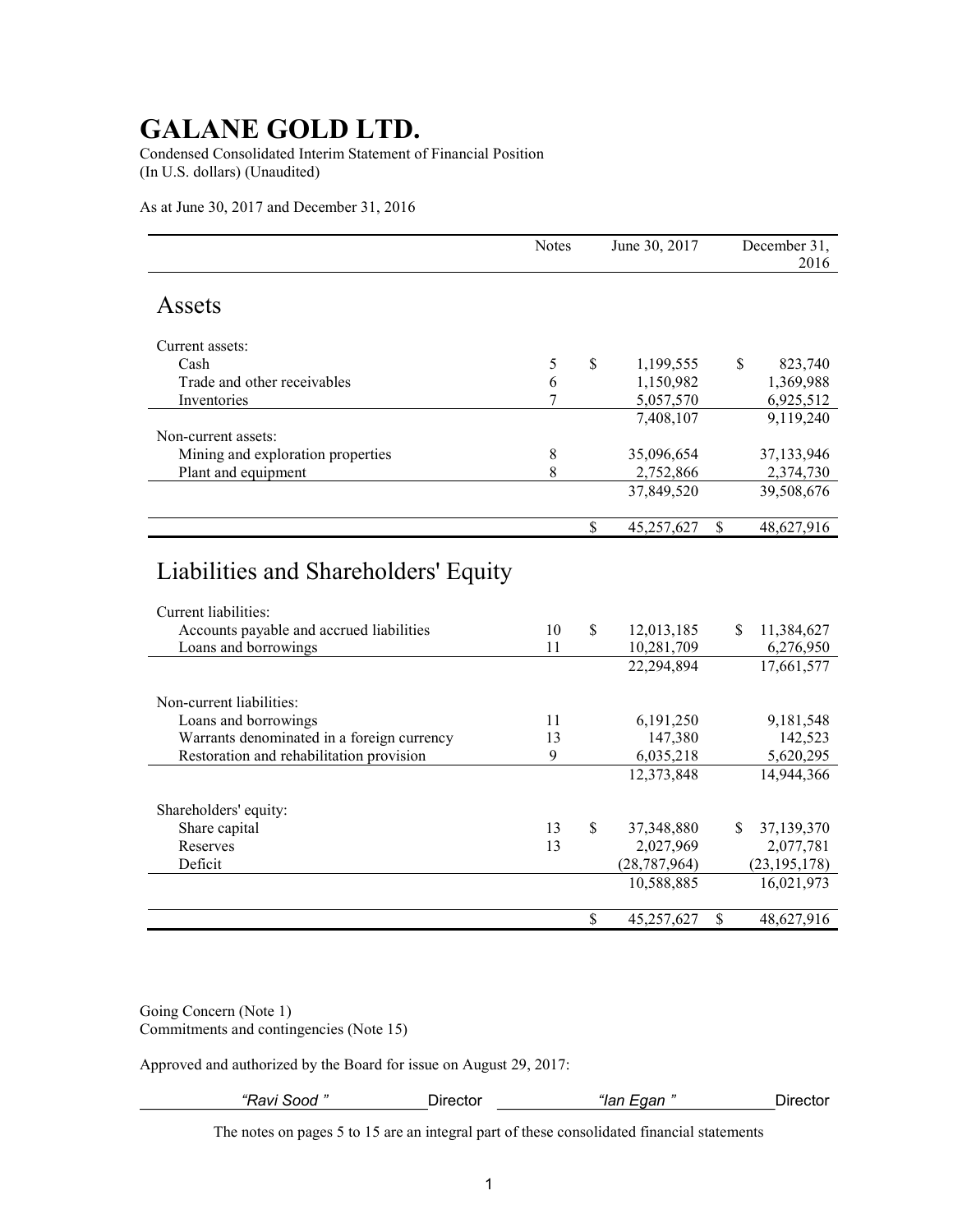Condensed Consolidated Interim Statement of Earnings (Loss) and Comprehensive Earnings (Loss) (In U.S. dollars) (Unaudited)

Three and six month periods ended June 30, 2017 and 2016.

|                                                       | Note |          |              |                 |               |                |              |               |
|-------------------------------------------------------|------|----------|--------------|-----------------|---------------|----------------|--------------|---------------|
|                                                       |      |          | Three Months | Three Months    |               | Six Months     |              | Six Months    |
|                                                       |      |          | Ended        | Ended           |               | Ended June 30, |              | Ended         |
|                                                       |      |          | June 30,     | June 30,        |               | 2017           |              | June 30,      |
|                                                       |      |          | 2017         | 2016            |               |                |              | 2016          |
|                                                       |      |          |              |                 | \$            |                |              |               |
| Mining Revenue                                        |      | \$       | 8,212,225    | \$<br>9,339,617 |               | 14,939,924     |              | \$16,689,328  |
| <b>Mining Costs</b>                                   | 14   |          | 8,126,615    | 8,117,516       |               | 17,387,597     |              | 16,282,119    |
| Earnings (Loss) from mining operations                |      | \$       | 85,610       | \$<br>1,222,101 | $\mathbb{S}$  | (2,447,673)    | $\mathbb{S}$ | 407,209       |
| Expenses:                                             |      |          |              |                 |               |                |              |               |
| <b>Exploration</b> costs                              |      |          | 50,442       | 7,990           |               | 85,226         |              | 15,361        |
| Foreign exchange (gain) loss                          |      |          | 53,041       | 2,715           |               | 466,894        |              | 472,379       |
| Corporate general and administration                  | 14   |          | 469,035      | 472,401         |               | 955,668        |              | 986,590       |
| Financing costs (income)                              | 14   |          | 534,409      | 217,880         |               | 1,023,735      |              | 338,867       |
| Other expenses (income)                               | 14   |          | 308,118      | 421,942         |               | 613,590        |              | 874,333       |
|                                                       |      | \$       | 1,415,045    | \$<br>1,122,928 | $\mathbb{S}$  | 3,145,113      | \$           | 2,687,530     |
|                                                       |      |          |              |                 |               |                |              |               |
| (Loss) earnings and comprehensive (loss) earnings for |      |          |              |                 |               |                |              |               |
| the period before taxation                            |      | \$<br>\$ | (1,329,435)  | \$<br>99,173    | \$            | (5,592,786)    |              | \$(2,280,321) |
| Taxation                                              | 12   |          |              | \$              | \$            |                | \$           |               |
| Net (loss) earnings and comprehensive (loss) earnings |      |          |              |                 |               |                |              |               |
| for the period                                        |      |          | (1,329,435)  | \$<br>99,173    | \$            | (5,592,786)    |              | \$(2,280,321) |
| Attributable to:                                      |      |          |              |                 |               |                |              |               |
| Equity holders of Galane Gold Ltd.                    |      | \$       | (1,329,435)  | \$<br>190,705   | $\mathcal{S}$ | (5,592,786)    |              | \$(1,833,972) |
| Non-controlling interest                              |      | \$       |              | \$<br>(91, 532) | \$            |                | \$           | (446, 349)    |
| Net (loss) earnings and comprehensive (loss) earnings |      |          |              |                 |               |                |              |               |
| for the period                                        |      | \$       | (1,329,435)  | \$<br>99,173    | \$            | (5,592,786)    |              | \$(2,280,321) |
|                                                       |      |          |              |                 |               |                |              |               |
| Basic (loss) earnings per common share                | 13   | \$       | (0.01)       | \$<br>0.00      | S             | (0.04)         | \$           | (0.02)        |
| Diluted (loss) earnings per common share              | 13   | \$       | (0.01)       | \$<br>0.00      | \$            | (0.04)         | \$           | (0.02)        |
| Weighted average number of common shares- basic       | 13   |          | 146,285,529  | 112,065,552     |               | 146,010,708    |              | 91,689,997    |
| Weighted average number of common shares - diluted    | 13   |          | 146,285,529  | 115,952,444     |               | 146,010,708    |              | 91,689,997    |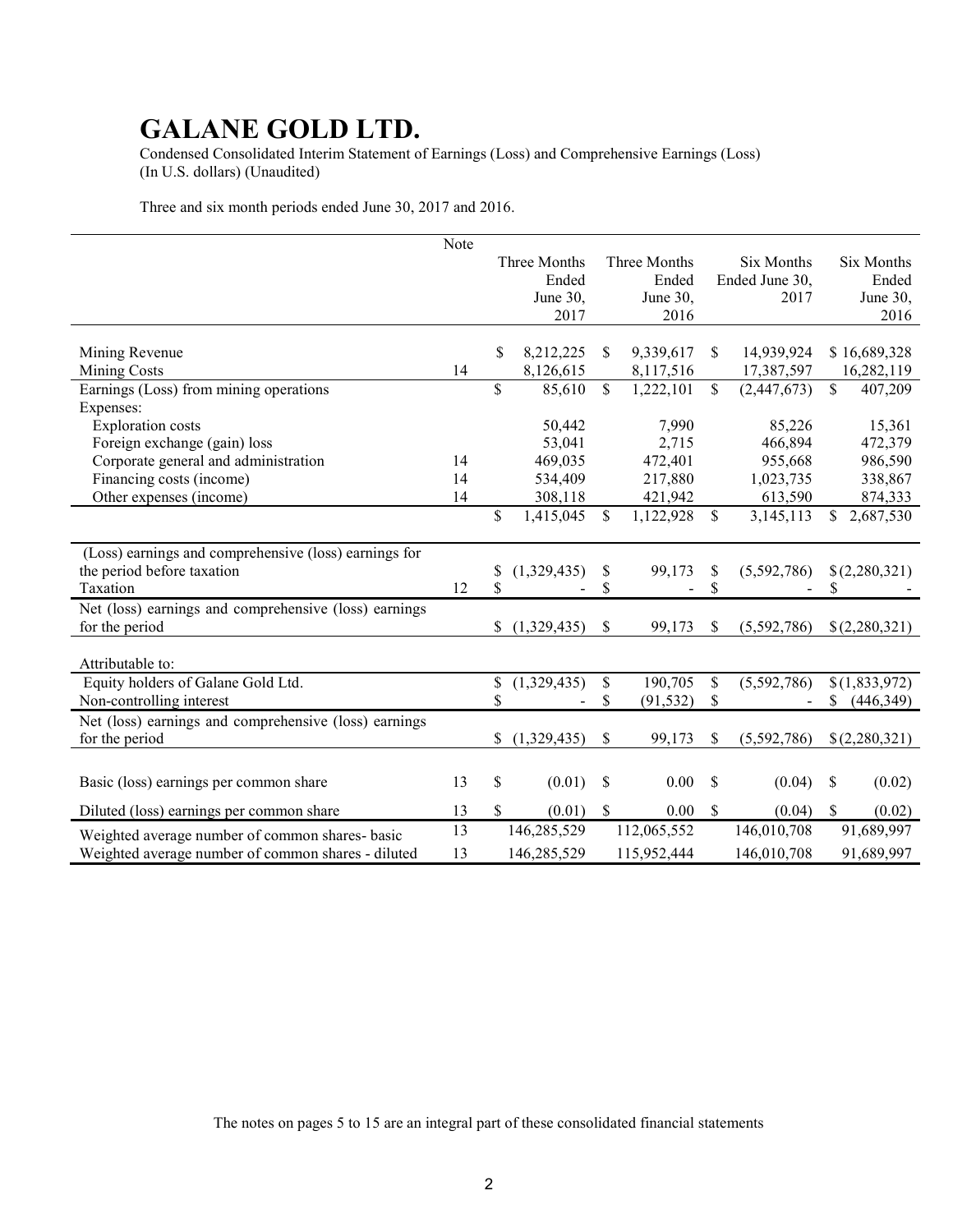Condensed Consolidated Interim Statement of Changes in Equity (In U.S. Dollars) (Unaudited)

Six month periods ended June 30, 2017 and 2016

|                                         |              |               | <b>Capital Stock</b> | <b>Reserves</b>                          |                |                                                         |                                        |              |
|-----------------------------------------|--------------|---------------|----------------------|------------------------------------------|----------------|---------------------------------------------------------|----------------------------------------|--------------|
|                                         | <b>Notes</b> | <b>Number</b> | Amount               | <b>Stock</b><br>based<br><i>payments</i> | <b>Deficit</b> | <b>Attributable</b><br>to Galane<br><b>Shareholders</b> | Non-<br>Controlling<br><b>Interest</b> | <b>Total</b> |
|                                         |              |               |                      |                                          |                |                                                         |                                        |              |
| Balance as at December 31, 2015         |              | 71,314,442    | 36,401,916           | 1,814,369                                | (16,760,292)   | 21,455,993                                              | 610,811                                | 22,066,804   |
| Rights Offering                         | 13           | 71,314,442    | 555,331              |                                          |                | 555,331                                                 |                                        | 555,331      |
| Stock-based compensation                |              |               | $\blacksquare$       | 111,349                                  |                | 111,349                                                 |                                        | 111,349      |
| Net loss and comprehensive loss for the |              |               |                      |                                          |                |                                                         |                                        |              |
| period                                  |              |               |                      |                                          | (1, 833, 972)  | (1,833,972)                                             | (446,349)                              | (2,280,321)  |
| Balance as at June 30, 2016             |              | 142,628,884   | 36,957,247           | 1,925,718                                | (18, 594, 264) | 20,288,701                                              | 164,462                                | 20,453,163   |
| Balance as at December 31, 2016         |              | 145,088,978   | 37,139,370           | 2,077,781                                | (23, 195, 178) | 16,021,973                                              | $\overline{\phantom{0}}$               | 16,021,973   |
| Stock-based compensation                | 13           |               |                      | 131,948                                  |                | 131,948                                                 |                                        | 131,948      |
| Deferred Share Units issued             | 13           | 965,782       | 164,431              | (164, 431)                               |                |                                                         |                                        |              |
| Options exercised                       | 13           | 750,000       | 45,079               | (17, 329)                                |                | 27,750                                                  | $\overline{\phantom{a}}$               | 27,750       |
| Net loss and comprehensive loss for the |              |               |                      |                                          |                |                                                         |                                        |              |
| period                                  |              |               |                      |                                          | (5,592,786)    | (5,592,786)                                             | $\blacksquare$                         | (5,592,786)  |
| Balance as at June 30, 2017             |              | 146,804,760   | 37, 348, 880         | 2,027,969                                | (28, 787, 964) | 10,588,885                                              | $\overline{\phantom{a}}$               | 10,588,885   |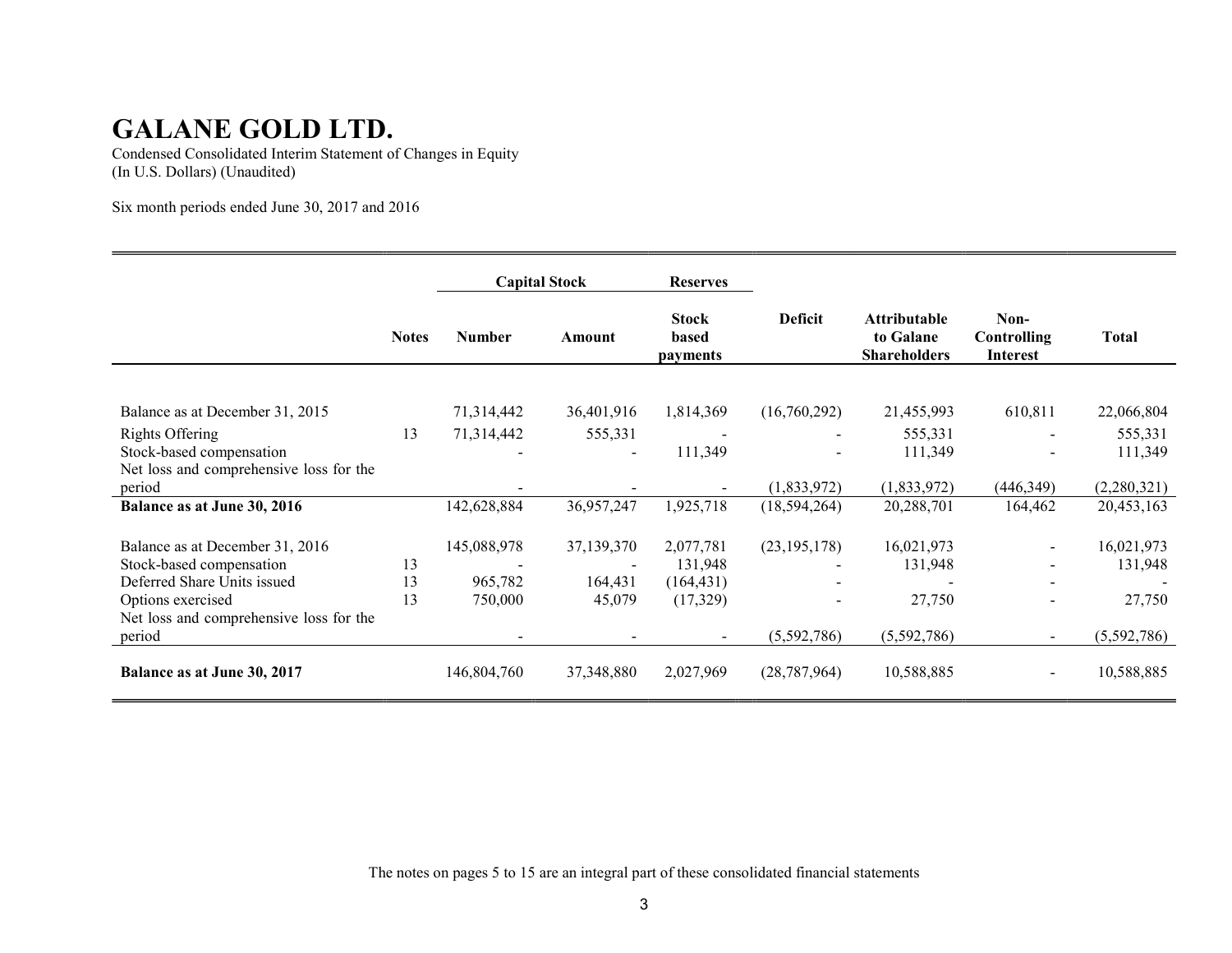Condensed Consolidated Interim Statement of Cash Flows (In U.S. Dollars) (Unaudited)

Six month periods ended June 30, 2017 and 2016

|                                                                 | <b>Notes</b> |              | 2017                       |    | 2016        |
|-----------------------------------------------------------------|--------------|--------------|----------------------------|----|-------------|
|                                                                 |              |              |                            |    |             |
| Cash flows from operating activities:                           |              | \$           |                            |    |             |
| Net (loss) earnings for the period                              |              |              | (5,592,786)                | S  | (2,280,321) |
| Items not involving cash:                                       |              |              |                            |    |             |
| Change in fair value of warrants                                | 14           |              | 4,857                      |    | 2,473       |
| Deferral of royalties                                           | 11           |              | 1,110,535                  |    | 866,410     |
| Depreciation and amortization                                   | 8            |              | 2,856,158                  |    | 1,955,704   |
| Share based compensation                                        | 14           |              | 131,948                    |    | 111,349     |
| Accretion                                                       | 14           |              | 560,988                    |    | 115,693     |
| Interest expense                                                | 14           |              | 457,890                    |    | 223,175     |
| Foreign exchange (gain) loss                                    |              |              | 81,010                     |    | 268,929     |
| Working capital adjustments:                                    |              |              |                            |    |             |
| Change in trade and other receivables                           |              |              | 250,349                    |    | (51,016)    |
| Change in inventories                                           |              |              | 1,867,942                  |    | 315,031     |
| Change in trade and other payables                              |              |              | 363,635                    |    | (691, 983)  |
|                                                                 |              |              |                            |    |             |
| Cash flows from operating activities                            |              |              | 2,092,526                  |    | 835,444     |
|                                                                 |              |              |                            |    |             |
| Cash flows from investing activities:<br>Mining assets acquired | 8            |              |                            |    |             |
|                                                                 |              |              | (1,197,002)<br>(1,197,002) |    | (691,321)   |
| Cash flows used in investing activities                         |              |              |                            |    | (691,321)   |
|                                                                 |              |              |                            |    |             |
| Cash flow from financing activities:                            |              |              |                            |    |             |
| Short term note                                                 |              |              | 499,888                    |    |             |
| Interest paid                                                   |              |              |                            |    |             |
| <b>Rights Offering</b>                                          | 13           |              |                            |    | 555,331     |
| Options exercised                                               | 13           |              | 27,750                     |    |             |
| Repayment of loans                                              |              |              | (831,000)                  |    | (120,000)   |
| Capital lease obligations                                       |              |              | (217, 729)                 |    | (47, 702)   |
| Cash flows from financing activities                            |              |              | (521,091)                  |    | 387,629     |
|                                                                 |              |              |                            |    |             |
| (Decrease) Increase in cash                                     |              |              | 374,433                    |    | 531,752     |
| Effect of unrealized foreign exchange gain on cash              |              |              | 1,381                      |    | 11,624      |
| Cash, at January 1                                              |              |              | 823,741                    |    | 1,887,179   |
| Cash, at June 30                                                |              | $\mathbb{S}$ | 1,199,555                  | \$ | 2,430,555   |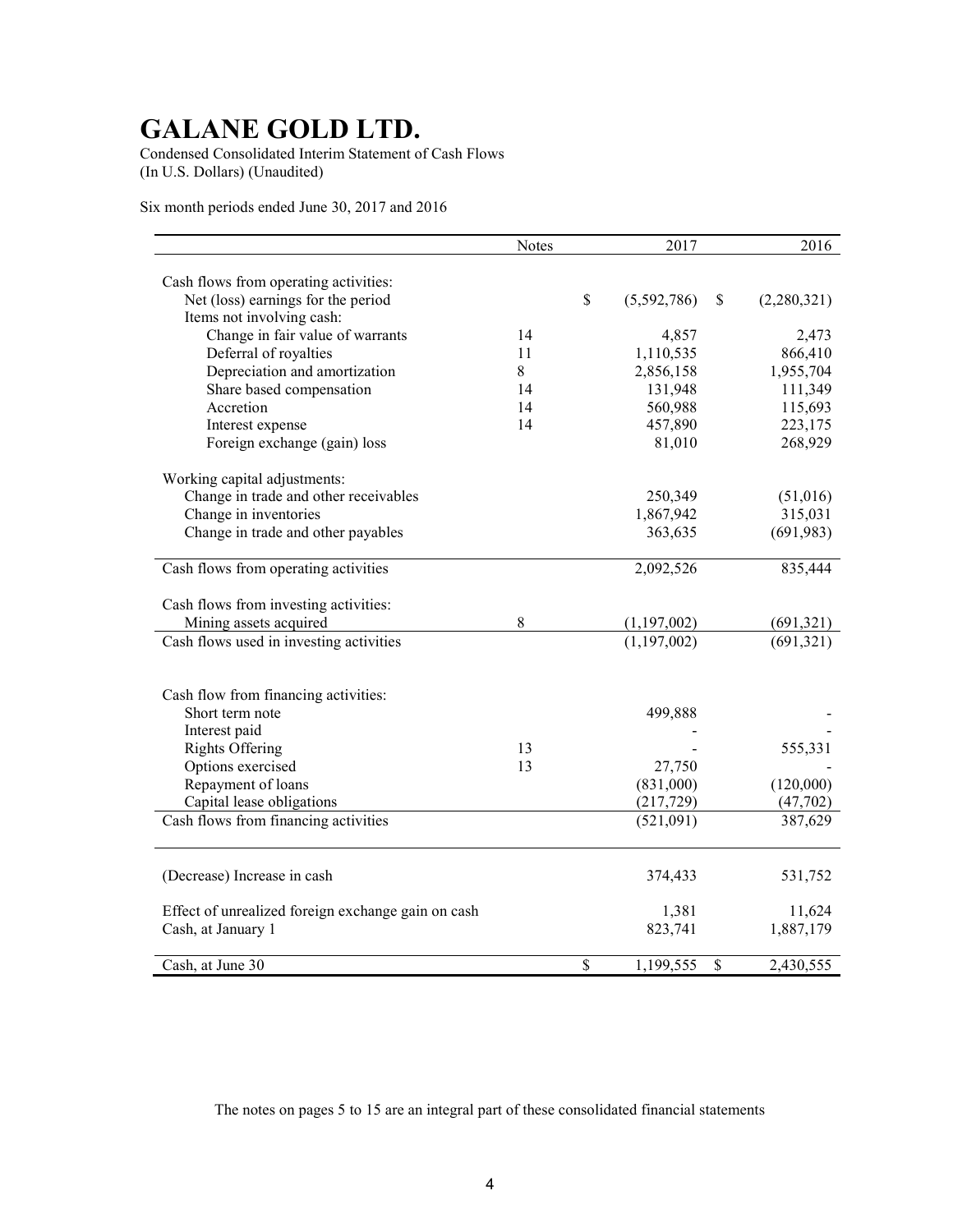Notes to the Unaudited Condensed Consolidated Interim Financial Statements (in U.S. Dollars) For the three and six months ended June 30, 2017 and 2016

### 1. Corporate Information and Going Concern

Galane Gold Ltd. (the "Company") operates through its wholly owned subsidiary, Galane Gold Mines Ltd., which was incorporated under the Business Corporations Act (Ontario) on November 15, 2010 and whose principal business activities are the exploration for, development of, and operation of gold mining properties. The Company's registered and head office is located at Suite 1800, 181 Bay St., Toronto, Ontario, Canada.

These consolidated financial statements have been prepared on a going concern basis, which assumes that the Company will be able to realize its assets and discharge its liabilities in the normal course of business as they come due into the foreseeable future.

For the six months ended June 30, 2017, the Company incurred a net loss of \$5.6 million, with operating activities generating a \$2.1 million cash inflow. However, as at June 30, 2017, the Company had a working capital deficiency of \$14.9 million (December 31, 2016 - \$8.5 million). At June 30, 2017, the Company had unrestricted cash of \$1.2 million and other current assets of \$6.2 million.

The Company's liquidity position was adversely impacted by the decline in gold price in late 2016, in conjunction with free cash flow being diverted to capital projects, primarily the restart of its mining properties indirectly held through the Company's wholly-owned subsidiary Galaxy Gold Mining Limited ('Galaxy'), acquired in 2015, which given the current cash constraints has been placed into idle mode. The Company is due to repay the remaining balance of the Samsung financing facility of \$1.2 million, and to commence the repayment of deferred royalties of \$3.4 million and of a short term note of \$1.0 million during the year ended December 31, 2017.

The Company`s ability to continue as a going concern is dependent upon its ability to generate cash flow from operations, renegotiate existing payment terms and, to the extent that this is not sufficient, to obtain additional funding from loans, equity financings or through other arrangements. While the Company has been successful in arranging financing in the past, the success of such initiatives cannot be assured. These conditions may cast significant doubt on the validity of the going concern assumption.

These consolidated financial statements do not reflect the adjustments to the carrying values of assets and liabilities and the reported expenses and statement of financial position classifications that would be necessary were the going concern assumption deemed to be inappropriate. These adjustments could be material.

### 2. Basis of preparation

#### (a) Statement of compliance

The unaudited condensed consolidated interim financial statements (the "Financial Statements") of the Company as at and for the six months ended June 30, 2017 have been prepared in accordance with IAS 34, Interim Financial Reporting, and do not include all of the information required for full annual consolidated financial statements. Accordingly, certain information and disclosures normally included in annual financial statements prepared in accordance with International Financial Reporting Standards ("IFRS") have been omitted or condensed.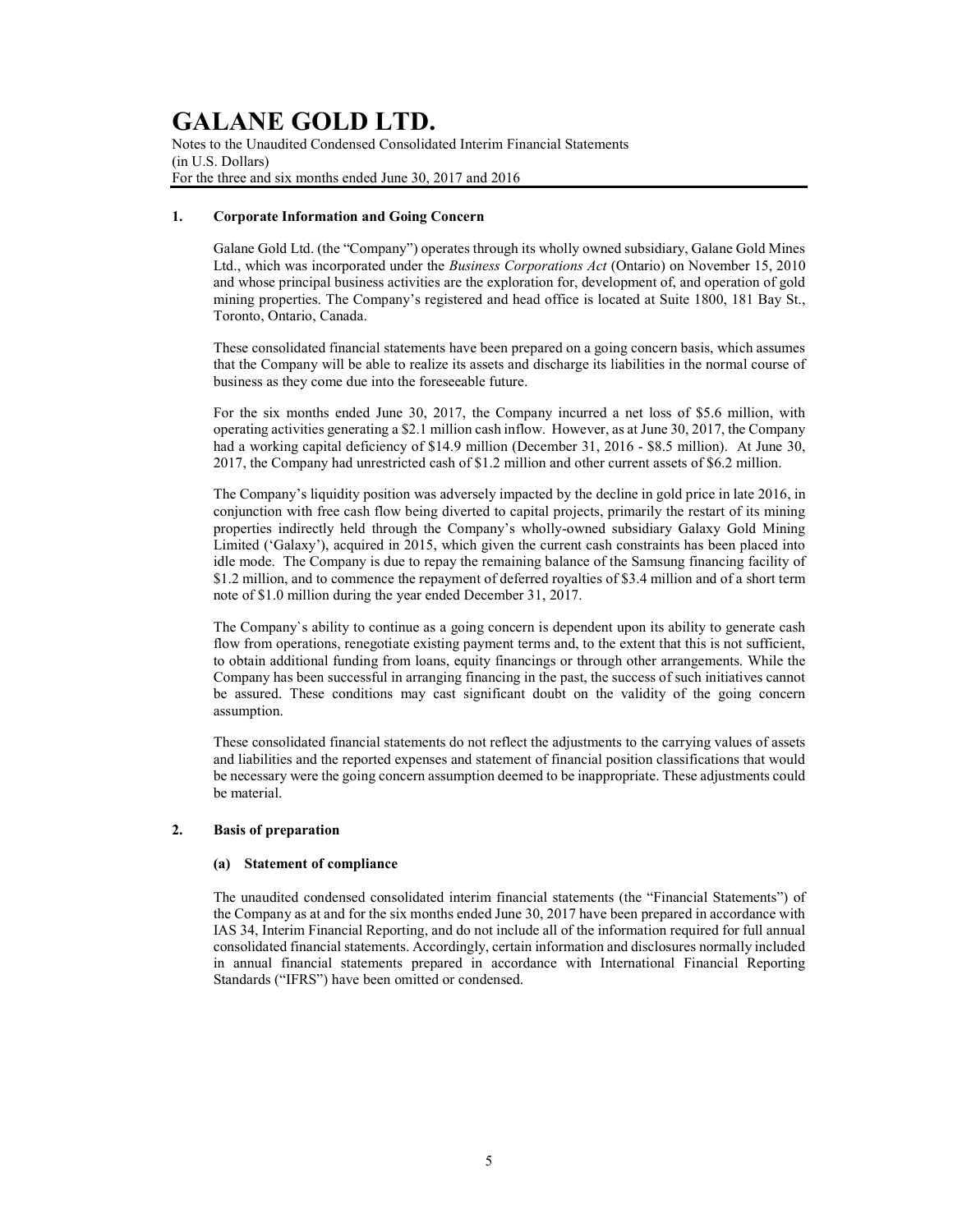Notes to the Unaudited Condensed Consolidated Interim Financial Statements (In U.S. Dollars) For the three and six months ended June 30, 2017 and 2016

### (b) Significant accounting judgments, estimates and assumptions

The preparation of the Financial Statements in conformity with IFRS requires management to make judgments, estimates and assumptions that affect the reported amounts of assets, liabilities and contingent liabilities at the date of the Financial Statements and reported amounts of revenues and expenses during the reporting period. Estimates and assumptions are continuously evaluated and are based on management's experience and other factors, including expectations of future events that are believed to be reasonable under the circumstances. Actual results may differ from these estimates. The particular areas of estimation uncertainty and critical judgments are outlined in detail in the annual audited consolidated financial statements for the year ended December 31, 2016 (the "Annual Financial Statements").

### (c) Basis of consolidation

The significant subsidiaries of the Company are accounted for as follows:

|                                 | % equity interest June<br>Country of |          | Accounting    |
|---------------------------------|--------------------------------------|----------|---------------|
|                                 | Incorporation                        | 30, 2017 | Method        |
|                                 |                                      |          |               |
| Galane Gold Mines Ltd.          | Canada                               | $100\%$  | Consolidation |
| Mupane Gold Mines Limited       | Mauritius                            | $100\%$  | Consolidation |
| Gallery Gold Pty Ltd.           | Australia                            | $100\%$  | Consolidation |
| Mupane Gold Mining (Pty) Ltd.   | <b>Botswana</b>                      | $100\%$  | Consolidation |
| The Northern Lights Exploration |                                      |          |               |
| Company (Pty) Ltd.              | <b>Botswana</b>                      | $100\%$  | Consolidation |
| Galaxy Gold Mining Limited      | South Africa                         | $100\%$  | Consolidation |
|                                 |                                      |          |               |

The Company's other subsidiaries are Galane Gold Botswana (Pty) Ltd. (Botswana) (100% owned), Galaxy Gold Reefs (PTY) Ltd. (100% owned) and Shashe Mines (Pty) Ltd. (Botswana) (85% owned).

Subsidiaries consist of entities over which the Company is exposed to, or has rights to, variable returns as well as the ability to affect those returns through the power to direct the relevant activities of the entity. The financial statements of subsidiaries are included in the consolidated financial statements from the date that control commences until the date that control ceases. The financial information of the subsidiaries are prepared for the same reporting period as the Company, using consistent accounting policies.

All balances, income and expenses and unrealized gains and losses resulting from transactions amongst subsidiaries of the Company are eliminated on consolidation.

### (d) Functional and presentation currency

The consolidated financial statements are presented in U.S. dollars, which is the functional currency of the Company and each of its subsidiaries. All amounts are in U.S. dollars, except where otherwise indicated.

### 3. Significant Accounting Policies

These Financial Statements have been prepared following the same accounting policies and methods of computation as the Annual Financial Statements.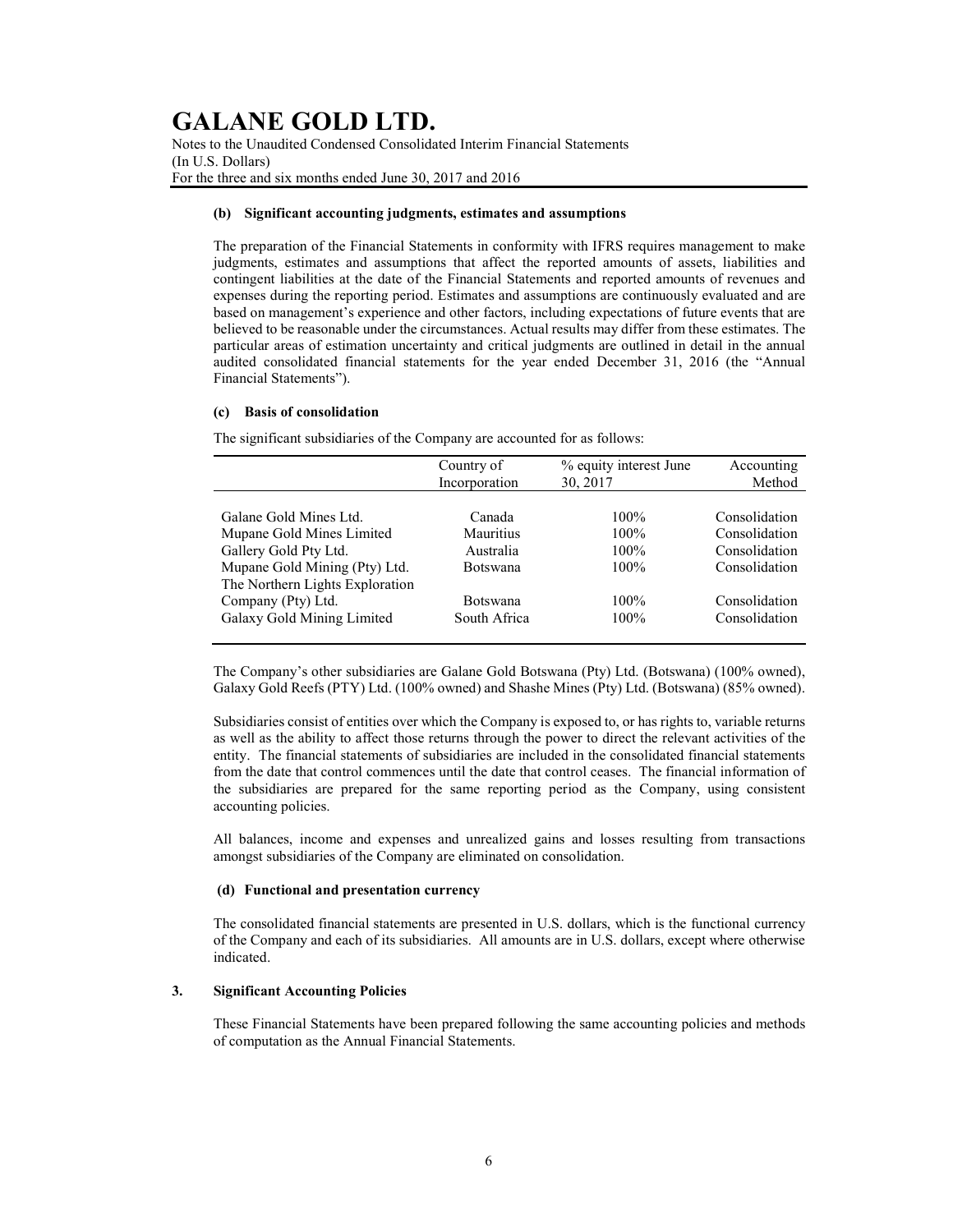Notes to the Unaudited Condensed Consolidated Interim Financial Statements (In U.S. Dollars) For the three and six months ended June 30, 2017 and 2016

### 4. Future Accounting Policies

The following new standards and amendments to standards and interpretations which were issued but not yet effective for the quarter ended June 30, 2017, have not been applied in preparing these Financial Statements. They are summarized as follows:

### (a) IFRS 9 – Financial instruments

The IASB has issued IFRS 9, Financial Instruments, which is a four-part project proposing to replace IAS 39, Financial Instruments: Recognition and Measurement. IFRS 9 is effective for annual periods beginning or after January 1, 2018. The Company will evaluate the impact of the change to its financial statements based on the characteristics on its financial instruments at the time of adoption.

### (b) IFRS 15 – Revenue from Contracts with Customers

In May 2015, the IASB issued IFRS 15, Revenue from Contracts with Customers (IFRS 15). The standard replaces IAS 11 "Construction Contracts", IAS 18 "Revenue", IFRIC 13 "Customer Loyalty Programmes", IFRIC 15 "Agreements for the Construction of Real Estate", IFRIC 18 "Transfer of Assets From Customers" and SIC 31 "Revenue – Barter Transactions Involving Advertising Services". IFRS 15 is effective for periods beginning on or after January 1, 2018, and is to be applied retrospectively. IFRS 15 clarifies the principles for recognizing revenue from contracts with customers. The Company is in the process of evaluating the requirements of the new standard.

### (c) IFRS 16 – Leases

In January 2016, the IASB issued IFRS 16 "Leases" ("IFRS 16"). This standard is effective for annual periods beginning on or after January 1, 2019, and permits early adoption, provided IFRS 15, has been applied, or is applied at the same date as IFRS 16. IFRS 16 requires lessees to recognize assets and liabilities for most leases. The Company is in the process of determining the impact of IFRS 16 on its consolidated financial statements.

#### (d) Amendment to IFRS 2 – Classification and measurement of share based payment transactions

On June 20, 2016, the IASB issued amendments to IFRS 2 Share-based Payment, clarifying how to account for certain types of share-based payment transactions. The amendments apply for annual periods beginning on or after January 1, 2018. As a practical simplification, the amendments can be applied prospectively. Retrospective, or early, application is permitted if information is available without the use of hindsight.

The amendments provide requirements on the accounting for:

 $\bullet$  the effects of vesting and non-vesting conditions on the measurement of cash-settled share-based payments;

share-based payment transactions with a net settlement feature for withholding tax obligations; and

 a modification to the terms and conditions of a share-based payment that changes the classification of the transaction from cash-settled to equity-settled.

The Company intends to adopt the amendments to IFRS 2 in its financial statements for the year beginning on January 1, 2018. The extent of the impact of adoption of the standard has not yet been determined.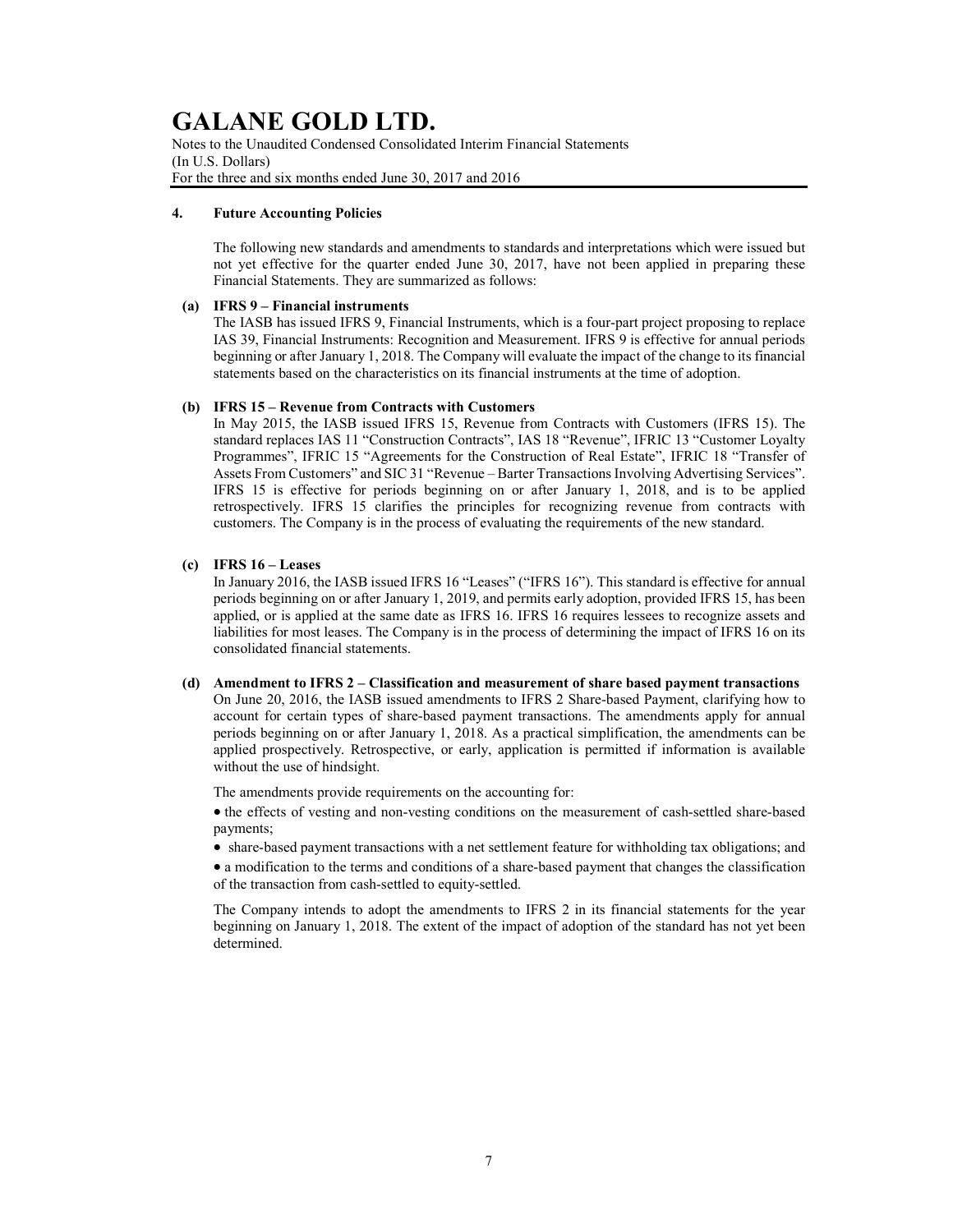Notes to the Unaudited Condensed Consolidated Interim Financial Statements (In U.S. Dollars) For the three and six months ended June 30, 2017 and 2016

### 5. Financial instruments:

The following table presents the carrying and estimated fair values of the Company's financial instruments.

|                                                         |    | Carrying and Fair value |               |              |
|---------------------------------------------------------|----|-------------------------|---------------|--------------|
| <b>Financial Assets</b>                                 |    | June 30, 2017           |               | December 31, |
|                                                         |    |                         |               | 2016         |
|                                                         |    |                         |               |              |
| Cash (level 1 of fair value hierarchy $(4)$ )           | S  | 1,199,555               | -S            | 823,740      |
| Trade and other receivables (1)                         |    | 1,150,982               |               | 1,369,988    |
|                                                         | \$ | 2,350,537               | <sup>\$</sup> | 2,193,728    |
|                                                         |    |                         |               |              |
|                                                         |    |                         |               |              |
| <b>Financial Liabilities</b>                            |    |                         |               |              |
|                                                         |    |                         |               |              |
| Accounts payable and accrued liabilities <sup>(2)</sup> | S  | 12,013,185              | - \$          | 11,384,627   |
| Warrants denominated in a foreign currency              |    |                         |               |              |
| (level 2 of fair value hierarchy <sup>(4)</sup> )       |    | 147,380                 |               | 142,523      |
| Loans and borrowings <sup>(3)</sup>                     |    | 16,472,959              |               | 15,458,498   |
|                                                         |    | 28,633,524              |               | 26,985,648   |

(1) The fair value of trade and other receivables approximates the carrying amount given the short maturity period.<br>(2) The fair value of accounts payable and accrued liabilities approximates the carrying amount given the

(2) The fair value of accounts payable and accrued liabilities approximates the carrying amount given the short maturity period.<br>(3) The fair value of loans and borrowings approximates the carrying amount given the short

The fair value of loans and borrowings approximates the carrying amount given the short maturity period, and the fair market value

rate of interest that it carries.

(4) The levels of the fair value hierarchy are defined as follows:

1. Level 1- there are quoted prices in active markets for identical assets or liabilities.

2. Level 2- there are inputs other than quoted prices that are either directly or indirectly observable for the asset or liability.<br>3. Level 3- these are inputs that are not based on observable market data.

Level 3- these are inputs that are not based on observable market data.

### 6. Trade and other receivables

|                   |   | June 30, 2017 | December 31, |
|-------------------|---|---------------|--------------|
|                   |   |               | 2016         |
| Trade receivables | S | 478,260       | 394,543      |
| Other receivables |   | 68,599        | 102,850      |
| Taxes recoverable |   | 418,361       | 297,525      |
| Prepaid expenses  |   | 185,762       | 575,070      |
|                   | S | 1,150,982     | 1,369,988    |

#### 7. Inventories

The amount of inventories recognized as an expense during the period is included in mining costs in the condensed consolidated interim statement of earnings and comprehensive earnings. The carrying values at the end of the respective periods are:

|                 |    | June 30, 2017 | December 31, |
|-----------------|----|---------------|--------------|
|                 |    |               | 2016         |
| Gold in process | \$ | 683,449       | 1,379,742    |
| <b>Supplies</b> |    | 2,473,823     | 3,110,903    |
| Ore Stockpiles  |    | 1,900,298     | 2,434,867    |
|                 | S  | 5,057,570     | 6,925,512    |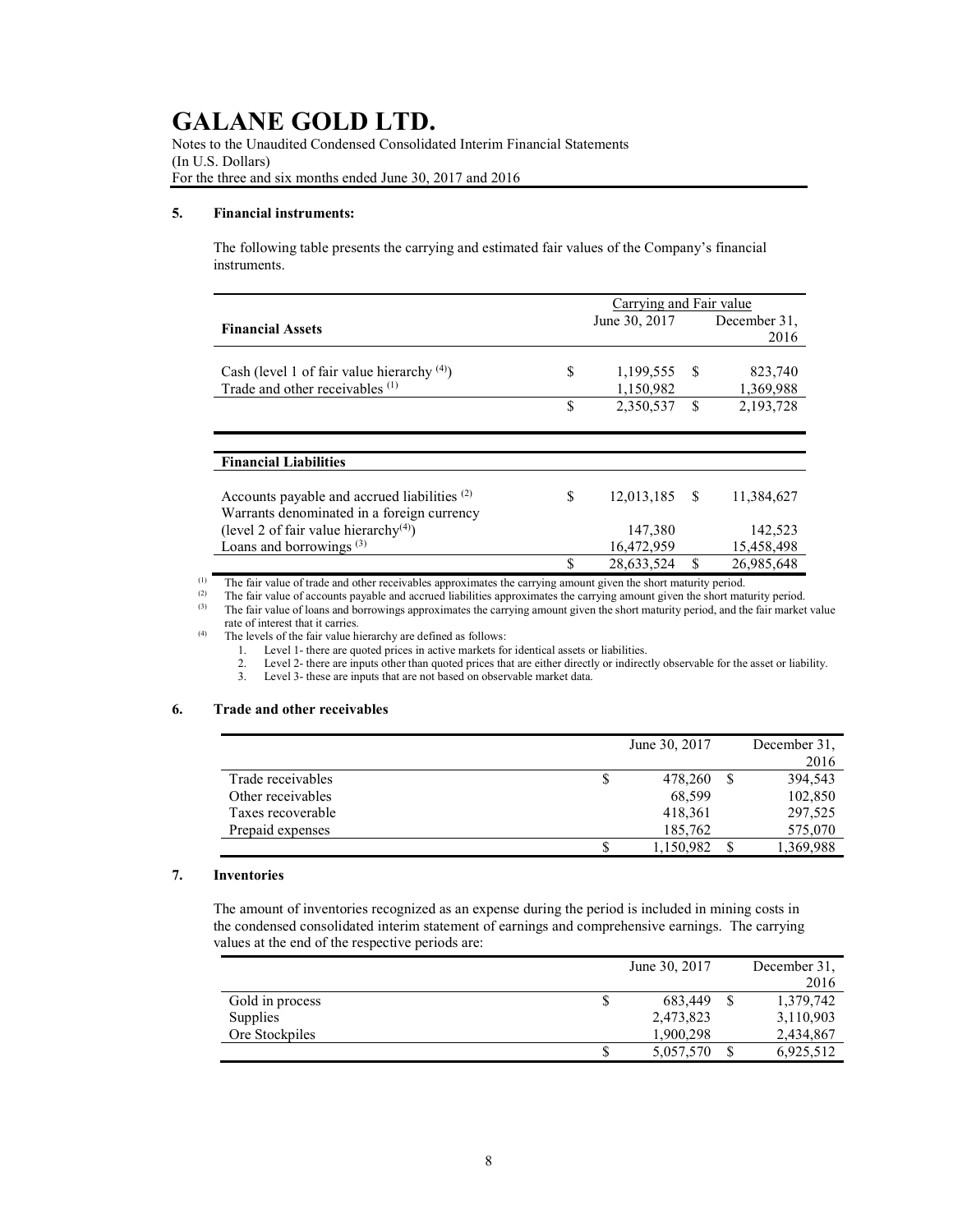Notes to the Unaudited Condensed Consolidated Interim Financial Statements (In U.S. Dollars) For the three and six months ended June 30, 2017 and 2016

### 8. Mining assets

The continuity of mining assets for the six months ended June 30, 2017 is as follows:

|                                                                                                                       |     | Construction<br>in Progress |    | Mining and<br>Exploration<br>Properties | Plant and<br>Equipment                 | Total                                   |
|-----------------------------------------------------------------------------------------------------------------------|-----|-----------------------------|----|-----------------------------------------|----------------------------------------|-----------------------------------------|
| Cost at December 31, 2016<br>Additions:                                                                               | \$. | 2,654,539                   | \$ | 82,806,525                              | \$<br>6,203,247                        | \$<br>91,664,311                        |
| Additions                                                                                                             |     | (15,989)                    |    | 1,212,991                               |                                        | 1,197,002                               |
| Transfers                                                                                                             |     | (586, 386)                  |    |                                         | 586,386                                |                                         |
| Disposals                                                                                                             |     |                             |    |                                         | (54, 555)                              | (54, 555)                               |
| Cost at June 30, 2017                                                                                                 | \$  | 2,052,164                   | \$ | 84,019,516                              | \$<br>6,735,078                        | \$<br>92,806,758                        |
| Accumulated depreciation<br>and amortization at<br>December 31, 2016<br>Depreciation and<br>amortization<br>Disposals | \$  |                             | S  | (48,327,118)<br>(2,647,908)             | \$ (3,828,517)<br>(208, 250)<br>54,555 | \$(52,155,635)<br>(2,856,158)<br>54,555 |
| Accumulated depreciation<br>and amortization at June<br>30, 2017                                                      | \$  |                             | \$ | (50, 975, 026)                          | \$ (3,982,212)                         | \$ (54,957,238)                         |
| Net book value, June 30,<br>2017                                                                                      | S   | 2,052,164                   | \$ | 33,044,490                              | \$<br>2,752,866                        | \$<br>37,849,520                        |

### 9. Restoration and rehabilitation provision

|                      | Restoration and rehabilitation |           |  |  |  |  |
|----------------------|--------------------------------|-----------|--|--|--|--|
|                      | provision                      |           |  |  |  |  |
| At December 31, 2016 |                                | 5,620,295 |  |  |  |  |
| Revaluation          |                                | 270,695   |  |  |  |  |
| Accretion            |                                | 144,228   |  |  |  |  |
| At June 30, 2017     |                                | 6,035,218 |  |  |  |  |

### 10. Trade accounts payable and accrued liabilities

|                        | June 30, 2017 | December 31, |
|------------------------|---------------|--------------|
|                        |               | 2016         |
|                        |               |              |
| Trade accounts payable | 9,982,962     | 9,566,761    |
| Accrued liabilities    | 2,030,223     | 1,817,866    |
|                        | 12,013,185    | 11,384,627   |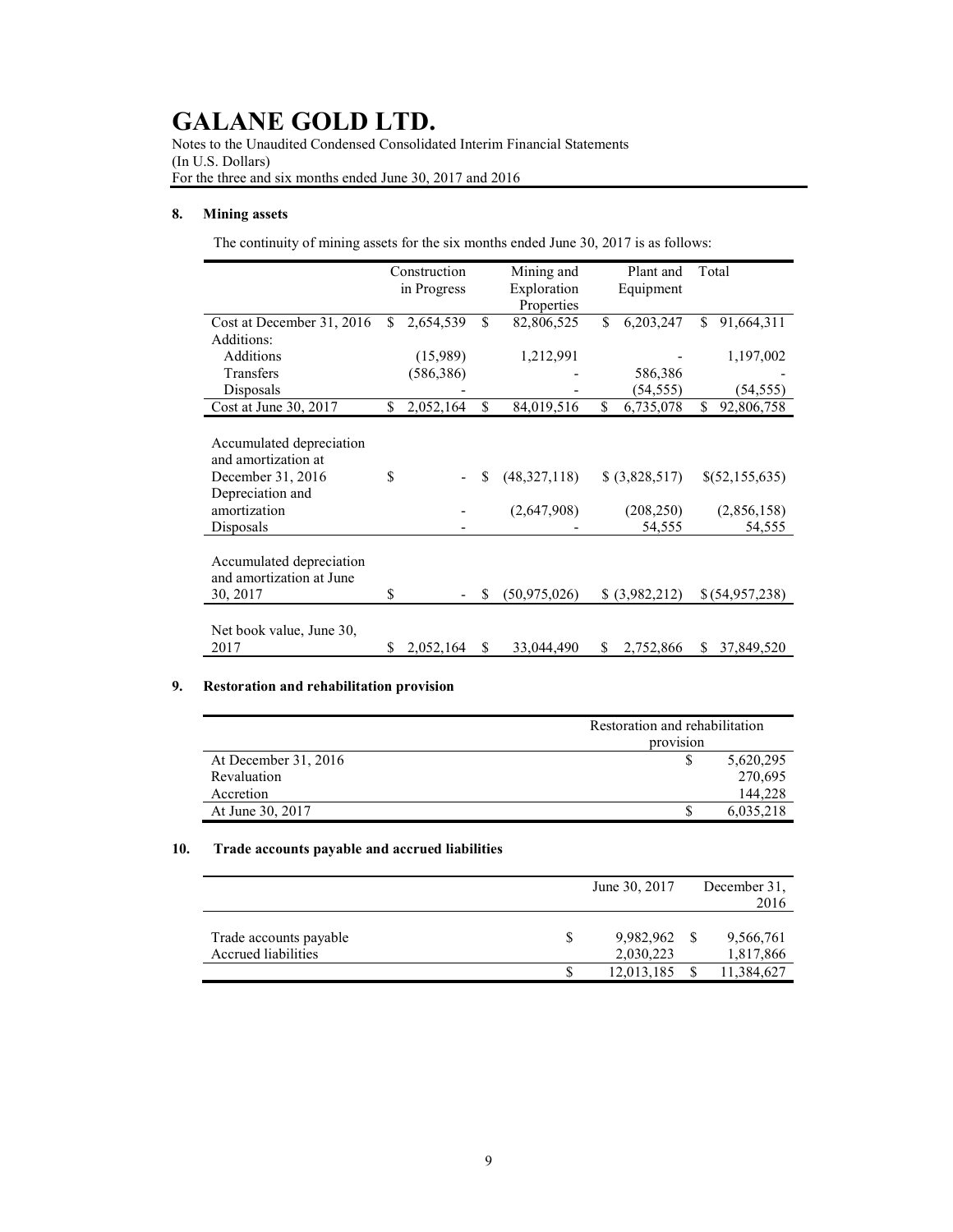Notes to the Unaudited Condensed Consolidated Interim Financial Statements (In U.S. Dollars) For the three and six months ended June 30, 2017 and 2016

#### 11. Loans and borrowings

|                                         | June 30, 2017 |    | December 31, |
|-----------------------------------------|---------------|----|--------------|
|                                         |               |    | 2016         |
|                                         |               |    |              |
| Current                                 |               |    |              |
| Mining Royalties <sup>(2)</sup><br>\$   | 6,796,570     | -S | 2,932,110    |
| Secured Facility Mupane <sup>(3)</sup>  | 1,159,000     |    | 1,990,000    |
| Short Term Note (4)                     | 916,760       |    |              |
| Shareholder Loans Galaxy <sup>(5)</sup> | 927,868       |    | 825,863      |
| Capital lease obligation <sup>(6)</sup> | 481,511       |    | 528,977      |
| \$                                      | 10,281,709    | \$ | 6,276,950    |
|                                         |               |    |              |
| Non-Current                             |               |    |              |
| Debentures $(1)$<br>\$                  | 5,959,053     | -S | 5,846,976    |
| Mining Royalties <sup>(2)</sup>         |               |    | 2,932,110    |
| Capital lease obligation $(6)$          | 232,197       |    | 402,462      |
| \$                                      | 6,191,250     | \$ | 9,181,548    |

(1) The Company issued unsecured debentures to certain Galaxy loan holders and other parties as settlement of amounts previously due on the acquisition of Galaxy in 2015. The terms of the debentures are as follows:

 $\bullet$  Initial principal amount - \$5,650,269.

Principal repayment - on November 20, 2019.

Interest rate - fixed rate of 4% per annum, compounded annually and payable on the principal repayment date.

- \$2,400,836 of such principal is convertible into common shares at a price of Cdn.\$0.58 per share, based on a predetermined exchange rate, with interest convertible into common shares, based on a pre-determined exchange rate, at a price equivalent to the greater of Cdn.\$1.00 and the Discounted Market Price (as defined by the TSX Venture Exchange) at the time of conversion, subject to acceptance of the TSX Venture Exchange.
- \$3,249,433 of such principal is convertible into common shares at a price of Cdn.\$0.58 per share, based on a predetermined exchange rate, with interest convertible into common shares, based on a pre-determined exchange rate, at a price equivalent to the greater of Cdn.\$0.58 and the Discounted Market Price (as defined by the TSX Venture Exchange) at the time of conversion, subject to acceptance of the TSX Venture Exchange.
- The Government of Botswana has agreed to the deferral of royalties payable on the sale of gold under the following terms:
	- Royalties due to June 2016 have been deferred until July 2017
	- Repayment of royalties due to June 2016 to commence in July 2017 over 12 months
	- Interest to be charged from July 1, 2017 at Bank of Botswana commercial bank prime lending rate plus 5% The deferral amount is unsecured.
	- The Company entered into a loan facility and gold prepayment agreement with Samsung C&T UK Ltd dated as of August 22, 2014, as amended in November 2015, February 2017, March 2017 and April 2017. The current terms of the loan facility and the gold prepayment agreement are as follows:
		- the remaining schedule of monthly payments is three monthly installments of \$277,000 and one monthly installment of \$328,000 in October 2017;
		- in each month during the repayment period, Mupane must deliver at least 1,607 ounces of gold at a price for the gold selected by Samsung from any one of the four London Bulletin AM or PM dollar gold fixing prices falling either on the delivery date or on the day immediately following the Delivery Date, less a discount of 1.25%;
		- in each month following the repayment period and for such period as gold dore is produced Samsung will have the right to request delivery of all gold dore produced from the Tau ore body and the low grade stockpiles. In each case the price for the gold produced can be selected by Samsung from any one of the four London Bulletin AM or PM dollar gold fixing prices falling either on the delivery date or on the day immediately following the delivery date, less a discount of 2%;
		- in each month following the repayment period Samsung has been provided with the right of first refusal to purchase all gold produced from the Company's operations in Botswana on terms that are no more favourable than offered by a third party;
		- the rate of interest on the outstanding balance is 3% per annum, compounded annually; and

the facility is secured by a first charge against the assets of the Company's Mupane property.

- In January 2017, the Company issued an unsecured short term promissory note in the aggregate principal amount of \$1,000,000, due July 17,  $2017$  and bearing interest at a rate of 4% per annum.
- <sup>(5)</sup> There are numerous shareholder loan agreements entered into in connection with the acquisition of Galaxy denominated in South African Rand. The terms of the agreements are:
	- the rate of interest is between 15% per annum and South African prime rate plus 6% calculated and compounded monthly; and
	- the amounts outstanding are repayable on demand.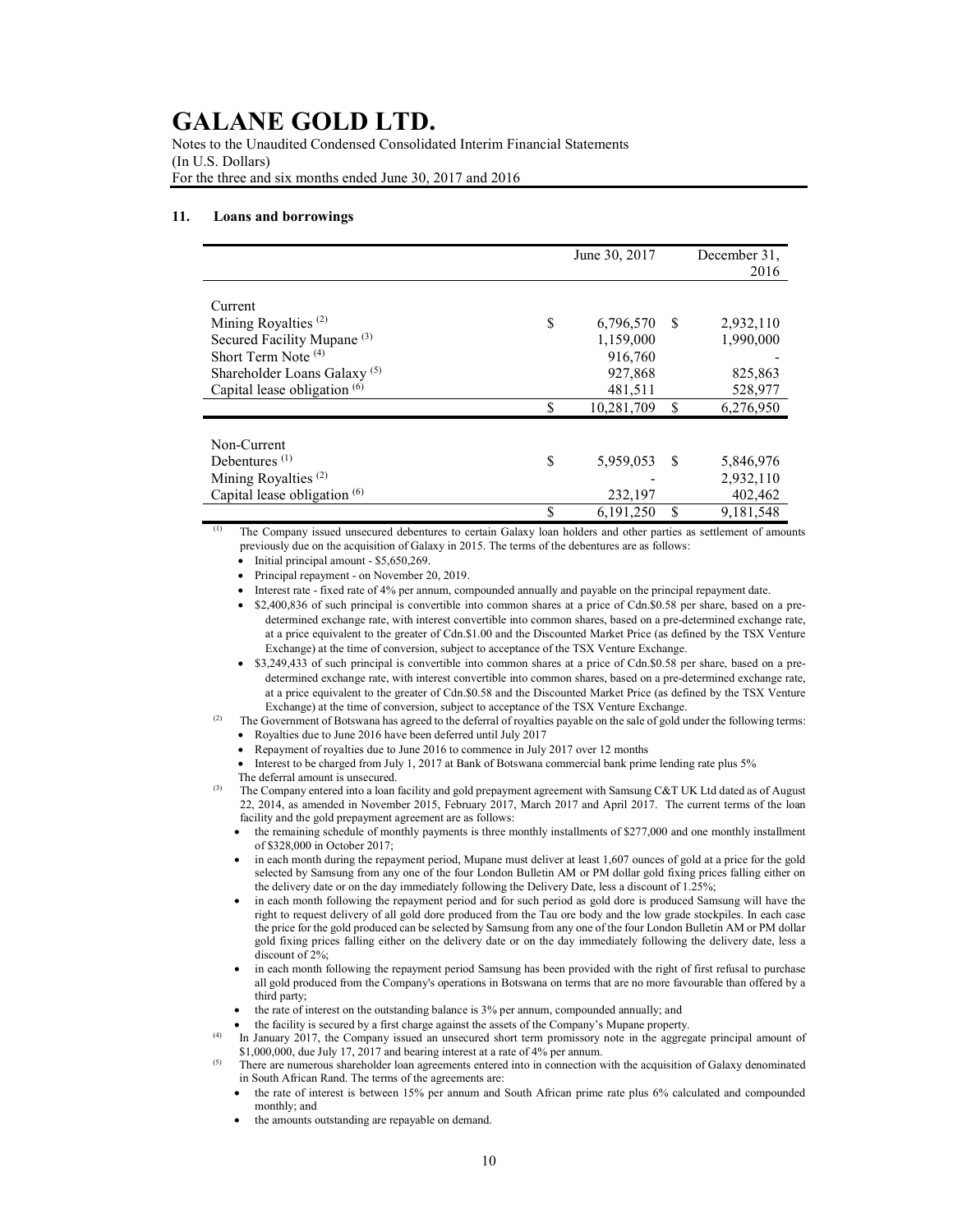Notes to the Unaudited Condensed Consolidated Interim Financial Statements (In U.S. Dollars) For the three and six months ended June 30, 2017 and 2016

> The Company acquired one light vehicle in 2014 for use at the mine for total cost of \$27,000 and financed the purchase through capital lease obligations. The capital leases are for a term of 36 months, with average monthly payments of \$870 per month principal and interest and a final payment of \$11,889, with the final payment paid in June 2017. In addition, the Company acquired a Komatsu Dozer in March 2015 and financed \$535,000 of the acquisition costs. The lease term is 48 months with monthly payments of approximately \$13,500 per month principal and interest. In December 2016, the Company acquired an Atlas Copco Simba drilling machine and financed \$617,000 of the acquisition cost. The lease term is 24 months with monthly payments of approximately \$28,616 in principal and interest.

#### 12. Income and Mining Taxes

The Company estimates the effective tax rate expected to be applicable for the full fiscal year and uses that rate to provide for income taxes in interim reporting periods. The Company also recognizes the tax impact on certain discrete (unusual or infrequently occurring) items, including changes in judgment concerning the probable realization of losses and effects of changes in tax laws or rates, in the interim period in which they occur.

As a result of the effect of utilization of loss carry forwards available to the Company, the Company reported no income tax expense for the three and six months ended June 30, 2017 (three and six months ended June 30, 2016 - \$nil). The effective income tax rates vary from the combined Canadian federal and provincial statutory income tax rate of 26.50% for the three and six months ended June 30, 2017 (three and six months ended June 30,  $2016 - 26.50\%$ ) due to the geographical distribution of earnings, which are subject to different tax rates, fluctuations in exchange rates and other non-deductible expenses.

### 13. Share Capital

#### (a) Authorized share capital:

As at June 30, 2017, the authorized share capital of the Company consisted of an unlimited number of common shares. All issued shares are fully paid.

#### (b) Issued share capital:

As at June 30, 2017, 146,804,760 common shares are issued and outstanding.

The Company issued a total of 1,715,782 common shares during the six month period ended June 30, 2017. The Company issued 965,782 common shares pursuant to the Company's deferred share unit plan at a weighted average price of C\$0.17. There were 750,000 common shares issued following the exercise of options at an exercise price of C\$0.05 per share.

During the six month period ended June 30, 2016, the Company closed an offering (the "Rights Offering") with a total of 71,314,442 common shares issued pursuant to the Rights Offering at an issuance price of C\$0.01 per share.

#### (c) Stock Options:

The Company has a stock option plan whereby options may be granted to directors, officers, employees and consultants. As at June 30, 2017, a maximum of 14,680,476 options to purchase common shares were issuable under the Company's stock option plan, of which 3,890,476 remained available for issuance.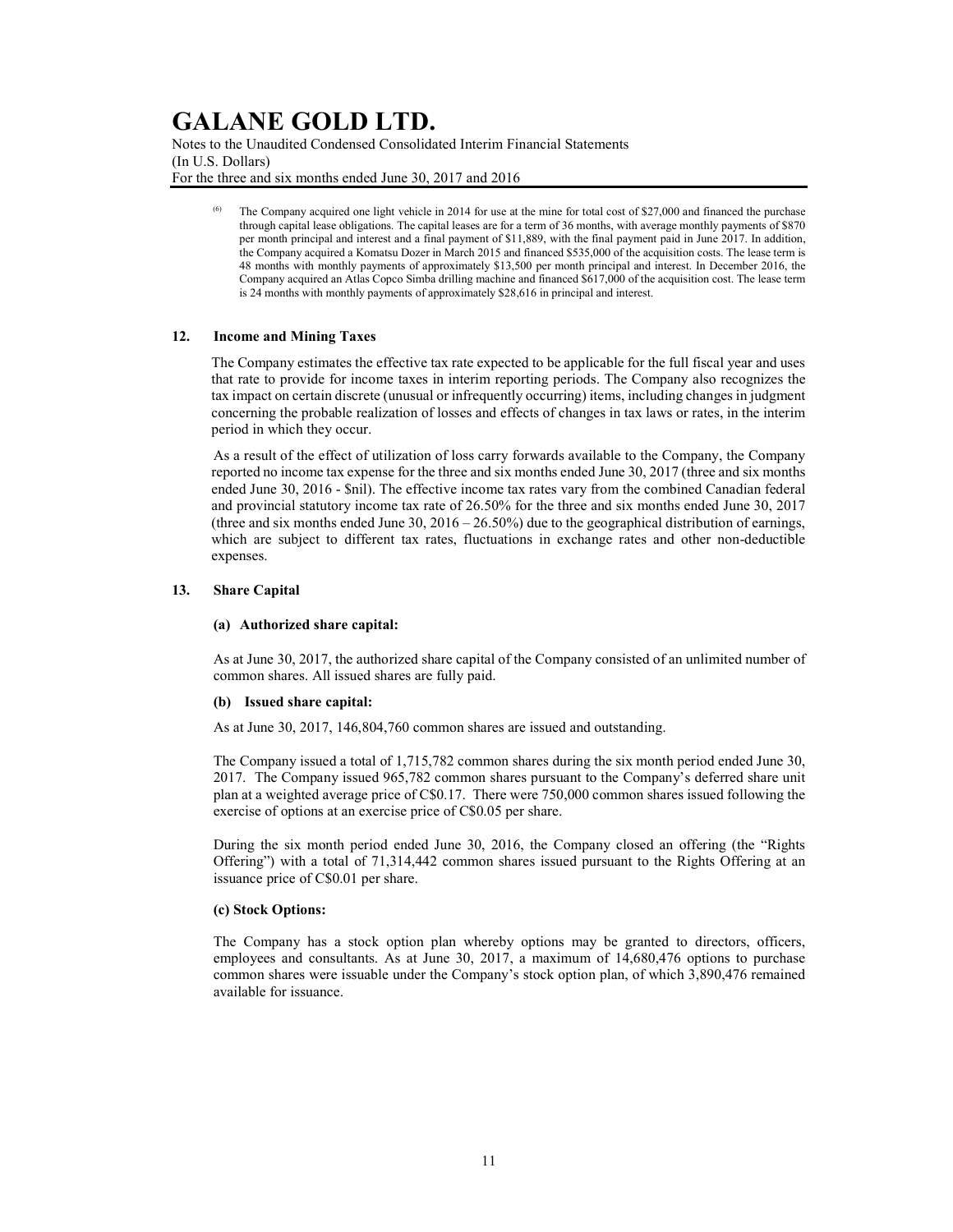Notes to the Unaudited Condensed Consolidated Interim Financial Statements (In U.S. Dollars) For the three and six months ended June 30, 2017 and 2016

### (d) Earnings (loss) per share:

| The calculation of earnings (loss) per share is based on the following data: |  |  |  |
|------------------------------------------------------------------------------|--|--|--|
|                                                                              |  |  |  |

|                                                                                                                       | <b>Three months</b><br>ended June 30, |             | Six months<br>ended June 30, |             | <b>Three months</b><br>ended June 30, |             | Six months<br>ended June 30, |             |
|-----------------------------------------------------------------------------------------------------------------------|---------------------------------------|-------------|------------------------------|-------------|---------------------------------------|-------------|------------------------------|-------------|
|                                                                                                                       |                                       | 2017        | 2017                         |             |                                       | 2016        |                              | 2016        |
| Earnings (loss)                                                                                                       | \$                                    | (1,329,435) | S                            | (5,592,786) | S                                     | 190,705     | \$                           | (1,833,972) |
| Weighted average number of<br>common shares outstanding for<br>purposes of basic earnings per<br>share                |                                       | 146,285,529 |                              | 146,010,708 |                                       | 112,113,400 |                              | 91,689,997  |
| Dilutive deferred share units                                                                                         |                                       |             |                              |             |                                       | 3,839,044   |                              |             |
| Dilutive options                                                                                                      |                                       |             |                              |             |                                       | 47,850      |                              |             |
| Weighted<br>number<br>average<br>-of<br>common shares outstanding for the<br>purpose of diluted earnings per<br>share |                                       | 146,285,529 |                              | 146,010,708 |                                       | 115,952,444 |                              | 91,689,997  |
| Earnings (loss) per share                                                                                             |                                       |             |                              |             |                                       |             |                              |             |
| <b>Basic</b>                                                                                                          | \$                                    | (0.01)      | S                            | (0.04)      | S                                     | 0.00        | S                            | (0.02)      |
| Diluted                                                                                                               | \$                                    | [0.01]      | S                            | (0.04)      | ъ.                                    | 0.00        | S                            | (0.02)      |

Basic earnings (loss) per share is computed by dividing the earnings (loss) by the weighted average number of common shares outstanding during the period. Diluted earnings per share reflects the potential dilution of outstanding warrants, stock options deferred share units or convertible debentures in the weighted average number of common shares outstanding during the period, if dilutive. For the three and six months ended June 30, 2017, and the six months ended June 30, 2016, all instruments were anti-dilutive due to the net loss in the period.

#### (e) Deferred Share Units

The Company has established a deferred share unit plan whereby deferred share units ("DSUs") may be granted to directors, officers, employees and consultants. As at June 30, 2017, a maximum of 13,262,888 DSUs were issuable under the Company's deferred share unit plan, of which 7,327,060 remained available for issuance.

### (f) Warrants:

The following is a summary of warrants outstanding as at June 30, 2017 and June 30, 2016 and changes during the periods then ended:

|                                                          |           | Number of Weighted Avg<br>Warrants Exercise Price |
|----------------------------------------------------------|-----------|---------------------------------------------------|
|                                                          |           | (Cdn.\$)                                          |
| Balance, June 30, 2016                                   | 4,076,598 | 0.10                                              |
| Warrants issued November 16, 2016, expiring November 16, | 520,016   | 0.18                                              |
| 2018                                                     |           |                                                   |
| Balance June 30, 2017 and December 31, 2016              | 4,596,614 |                                                   |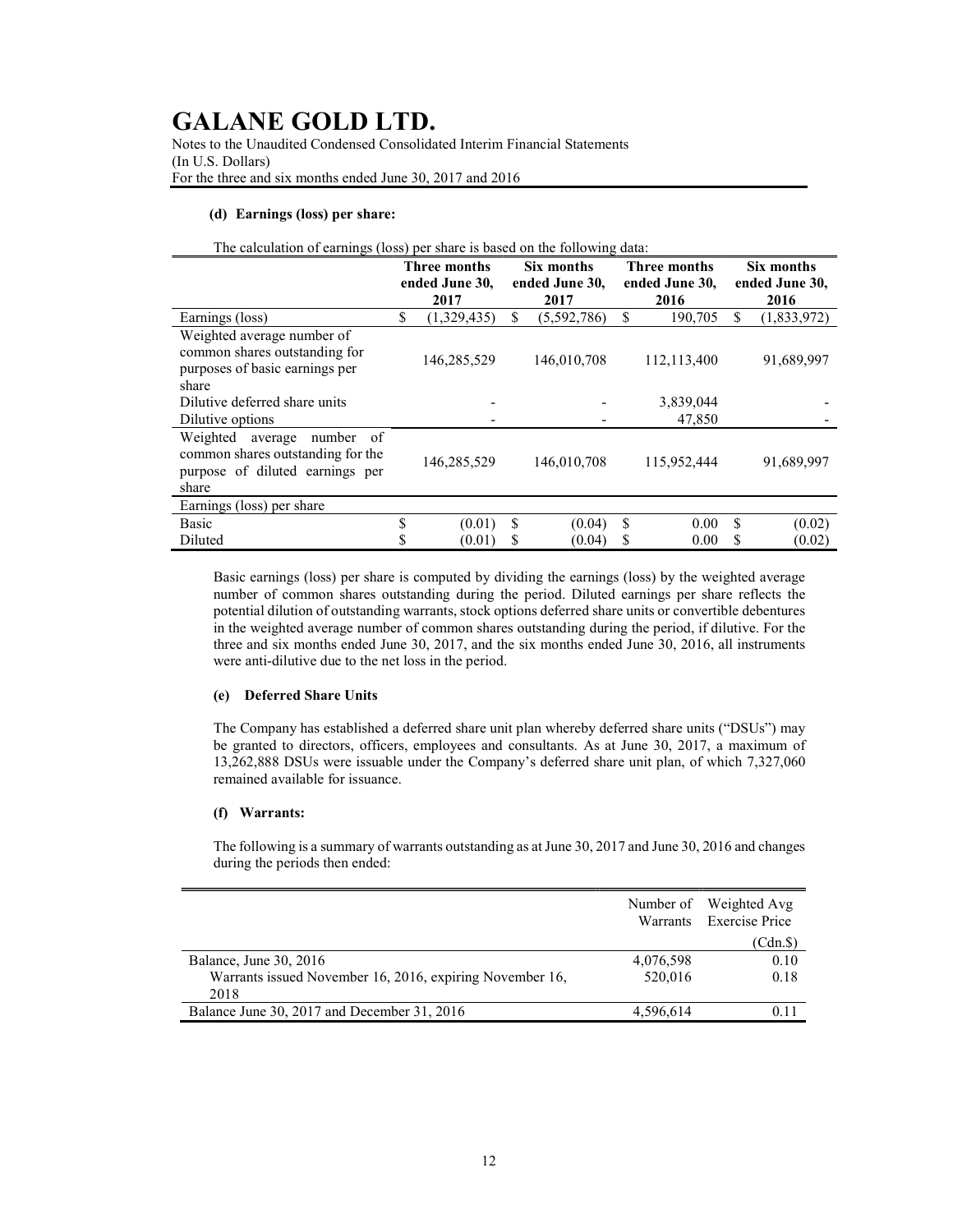Notes to the Unaudited Condensed Consolidated Interim Financial Statements (In U.S. Dollars) For the three and six months ended June 30, 2017 and 2016

### 14. Breakdown of costs

## (a) Mining costs

|                               | Three months<br>ended June<br>30, 2017 |           | Six months<br>ended June<br>30, 2017 |            | Three months<br>ended June<br>30, 2016 |           | Six months<br>ended June 30,<br>2016 |            |
|-------------------------------|----------------------------------------|-----------|--------------------------------------|------------|----------------------------------------|-----------|--------------------------------------|------------|
| Mining and production         |                                        | 5,611,165 |                                      | 12,635,895 |                                        | 6,066,188 |                                      | 12,437,715 |
| Administrative                |                                        | 976,805   |                                      | 1,895,543  |                                        | 1,013,459 |                                      | 1,888,699  |
| Total                         | S                                      | 6,587,970 | S                                    | 14,531,438 |                                        | 7,079,647 |                                      | 14,326,414 |
| Depreciation and amortization |                                        | 1,538,645 |                                      | 2,856,159  |                                        | 1,037,869 |                                      | 1,955,705  |
|                               |                                        | 8,126,615 |                                      | 17,387,597 |                                        | 8.117.516 |                                      | 16,282,119 |

## (b) Corporate and General Administration

|                          | Three months<br>ended June<br>30, 2017 |         | Six months<br>ended June<br>30, 2017 |         | Three months<br>ended June<br>30, 2016 |         | Six months<br>ended June 30,<br>2016 |         |
|--------------------------|----------------------------------------|---------|--------------------------------------|---------|----------------------------------------|---------|--------------------------------------|---------|
| Professional Fees        |                                        | 159.879 |                                      | 239,572 |                                        | 261,508 |                                      | 479,345 |
| Share Based Compensation |                                        | 69.736  |                                      | 131,948 |                                        | 63,893  |                                      | 111,349 |
| Corporate Administration |                                        | 239,420 |                                      | 584,148 |                                        | 147,000 |                                      | 395,896 |
|                          |                                        | 469.035 |                                      | 955,668 |                                        | 472,401 |                                      | 986,590 |

## (c) Financing costs

|                               | Three months<br>ended June<br>30, 2017 |         | Six months<br>ended June<br>30, 2017 |           | Three months<br>ended June<br>30, 2016 |                          | Six months<br>ended June 30,<br>2016 |
|-------------------------------|----------------------------------------|---------|--------------------------------------|-----------|----------------------------------------|--------------------------|--------------------------------------|
| Interest on long term debt    | S                                      | 199.905 | S                                    | 457,890   |                                        | 159,710                  | 223,174                              |
| (Decrease)/increase in fair   |                                        |         |                                      |           |                                        |                          |                                      |
| value of warrants denominated |                                        |         |                                      |           |                                        |                          |                                      |
| in foreign currency           |                                        | 3,328   |                                      | 4,857     |                                        | $\overline{\phantom{0}}$ |                                      |
| Accretion                     |                                        | 331,176 |                                      | 560,988   |                                        | 58,170                   | 115,693                              |
|                               |                                        | 534.409 | -S                                   | 1,023,735 |                                        | 217,880                  | 338,867                              |

### (d) Other expenses

|                         | Three months<br>ended June<br>30, 2017 |         | Six months<br>ended June<br>30, 2017 |          | Three months<br>ended June<br>30, 2016 |         | Six months<br>ended June 30,<br>2016 |         |
|-------------------------|----------------------------------------|---------|--------------------------------------|----------|----------------------------------------|---------|--------------------------------------|---------|
| Other expenses (income) |                                        | (4,068) |                                      | (5, 545) |                                        | (1,827) |                                      | (3,362) |
| Galaxy on-going costs   |                                        | 312,186 |                                      | 619.135  |                                        | 423,769 |                                      | 877,695 |
|                         |                                        | 308.118 |                                      | 613.590  |                                        | 421.942 |                                      | 874,333 |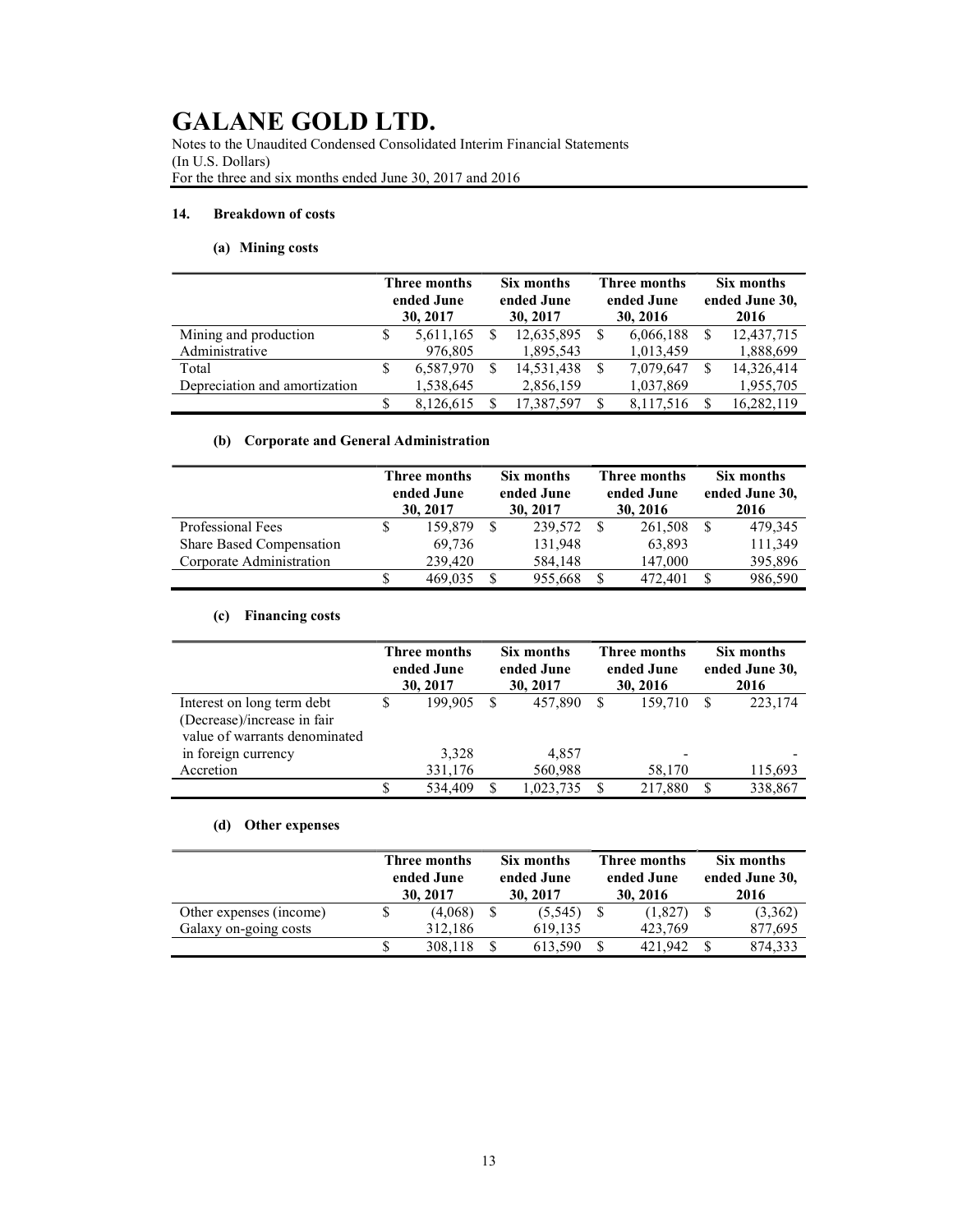Notes to the Unaudited Condensed Consolidated Interim Financial Statements (In U.S. Dollars) For the three and six months ended June 30, 2017 and 2016

### 15. Commitments and Contingencies

### (a) Royalty expenses

Production from the Company's Mupane operation is subject to third party royalties (included in mining costs) of 5% of revenues based on market prices at the date of shipment. For the six month period ended June 30, 2017, the Company accrued \$754,163 in royalties (2016 - \$854,857).

### (b) Operating contractual obligations

The Company has operating lease obligations which relate to obligations for land operating lease agreements as follows:

| • To be incurred in the remainder of $2017$ | \$173,655   |
|---------------------------------------------|-------------|
| • To be incurred $2018-2021$                | \$1,317,448 |

### (c) Claims

The Company is subject to the possibility of revised tax assessments for some years. The Company does not believe that, should unfavourable decisions arise from any review of its tax filings, that any amount it might be required to pay will be material. No amounts have been provided for in the Financial Statements.

### 16. Related party transactions

During the six months ended June 30, 2017, no related party transactions occurred.

The remuneration of directors and other members of key management personnel during the six months ended June 30, 2017 are as follows:

|                                         |   | Six months     |                | Six months |  |
|-----------------------------------------|---|----------------|----------------|------------|--|
|                                         |   | ended June 30, | ended June 30, |            |  |
|                                         |   | 2017           |                | 2016       |  |
| <b>Salaries</b>                         | S | 475,865        |                | 416,988    |  |
| Management fees <sup>(1)</sup>          |   | 88,765         |                | 60,510     |  |
| Directors fees                          |   | 38,470         |                | 42,791     |  |
| Share-based compensation <sup>(2)</sup> |   | 131,948        |                | 74,943     |  |
|                                         | S | 735,048        | S              | 595,232    |  |

(1) Management fees represent compensation paid to officers of the Company pursuant to contracts for services.

(2) Share-based compensation is the fair value of options and deferred share units granted and vested with key management personnel.